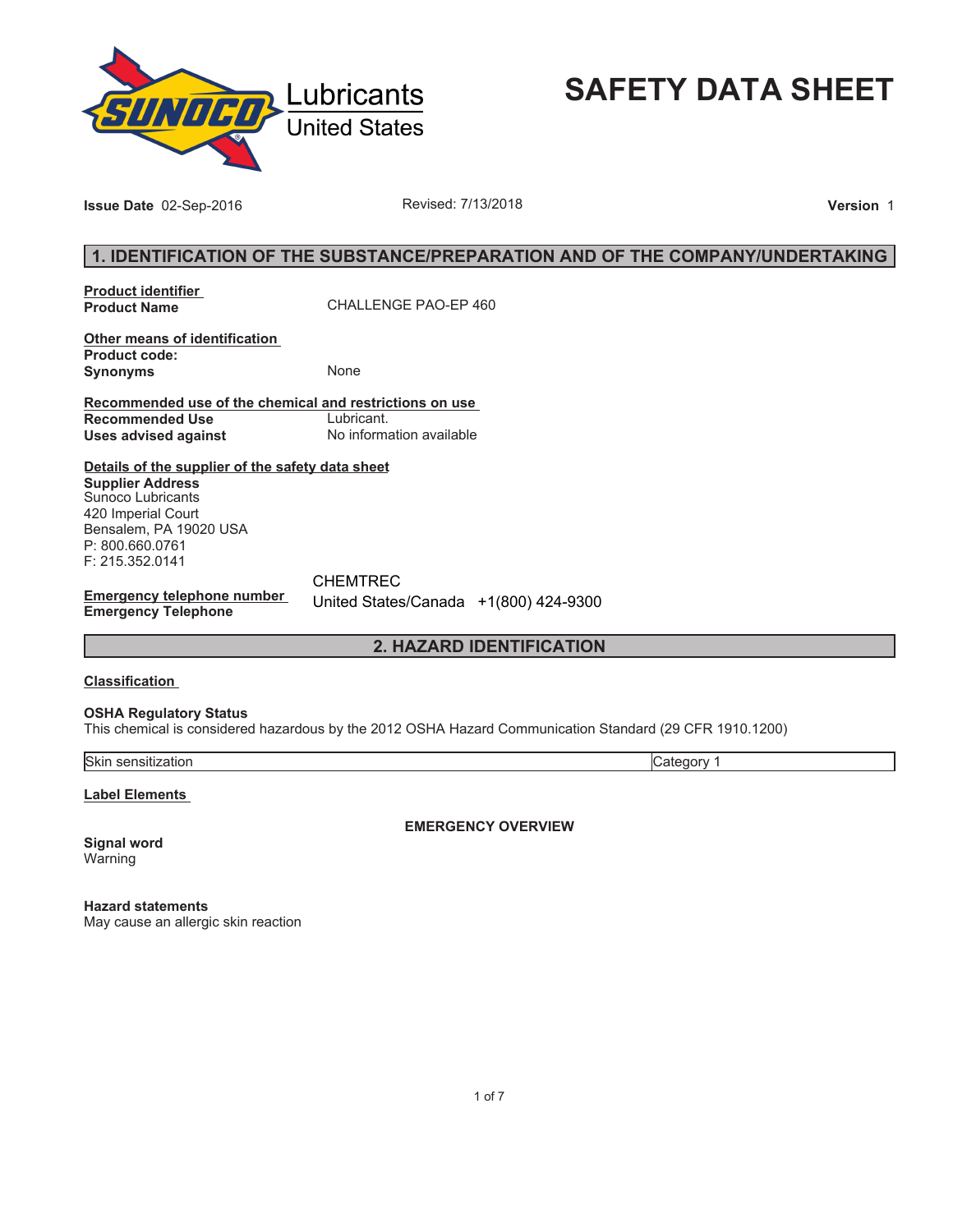| Appearance Oil                                                                                                                                                                                                                                                                   | <b>Physical state Liquid</b>                                                                                                             | <b>Odor</b> Slight Sulphurous |
|----------------------------------------------------------------------------------------------------------------------------------------------------------------------------------------------------------------------------------------------------------------------------------|------------------------------------------------------------------------------------------------------------------------------------------|-------------------------------|
| <b>Precautionary Statements - Prevention</b><br>Avoid breathing dust/fume/gas/mist/vapors/spray<br>Wear protective gloves<br><b>Skin</b> IF ON SKIN: Wash with plenty of soap and water<br>Wash contaminated clothing before reuse<br><b>Precautionary Statements - Disposal</b> | Contaminated work clothing should not be allowed out of the workplace<br>If skin irritation or rash occurs: Get medical advice/attention |                               |
|                                                                                                                                                                                                                                                                                  | Dispose of in accordance with federal, state and local regulations                                                                       |                               |
| Hazards not otherwise classified (HNOC)<br>Other information<br>• May cause long lasting harmful effects to aquatic life                                                                                                                                                         |                                                                                                                                          |                               |

\_\_\_\_\_\_\_\_\_\_\_\_\_\_\_\_\_\_\_\_\_\_\_\_\_\_\_\_\_\_\_\_\_\_\_\_\_\_\_\_\_\_\_\_\_\_\_\_\_\_\_\_\_\_\_\_\_\_\_\_\_\_\_\_\_\_\_\_\_\_\_\_\_\_\_\_\_\_\_\_\_\_\_\_\_\_\_\_\_\_\_\_\_

# **3. COMPOSITION/INFORMATION ON INGREDIENTS**

This material is considered hazardous by the OSHA Hazard Communication Standard (29 CFR 1910.1200).

| <b>Components</b>                                                          | <b>CAS-No</b>                                                                                                                               | Weight % | <b>Trade Secret</b> |
|----------------------------------------------------------------------------|---------------------------------------------------------------------------------------------------------------------------------------------|----------|---------------------|
| Olefin Sulfide                                                             | 68937-96-2                                                                                                                                  | $< 1\%$  |                     |
|                                                                            |                                                                                                                                             |          |                     |
|                                                                            | <b>4. FIRST AID MEASURES</b>                                                                                                                |          |                     |
| <b>First aid measures</b>                                                  |                                                                                                                                             |          |                     |
| Eye contact:<br>advice.                                                    | In the case of contact with eyes, rinse immediately with plenty of water and seek medical                                                   |          |                     |
| Skin contact:                                                              | Wash off immediately with soap and plenty of water. If a person feels unwell or symptoms<br>of skin irritation appear, consult a physician. |          |                     |
| Inhalation:                                                                | In the case of inhalation of aerosol/mist consult a physician if necessary. Move to fresh air.                                              |          |                     |
| Ingestion:                                                                 | Do not induce vomiting without medical advice. Drink 1 or 2 glasses of water. Consult a<br>physician if necessary.                          |          |                     |
| Most important symptoms and effects, both acute and delayed                |                                                                                                                                             |          |                     |
| <b>Symptoms</b>                                                            | No information available.                                                                                                                   |          |                     |
| Indication of any immediate medical attention and special treatment needed |                                                                                                                                             |          |                     |

# **5. FIRE-FIGHTING MEASURES**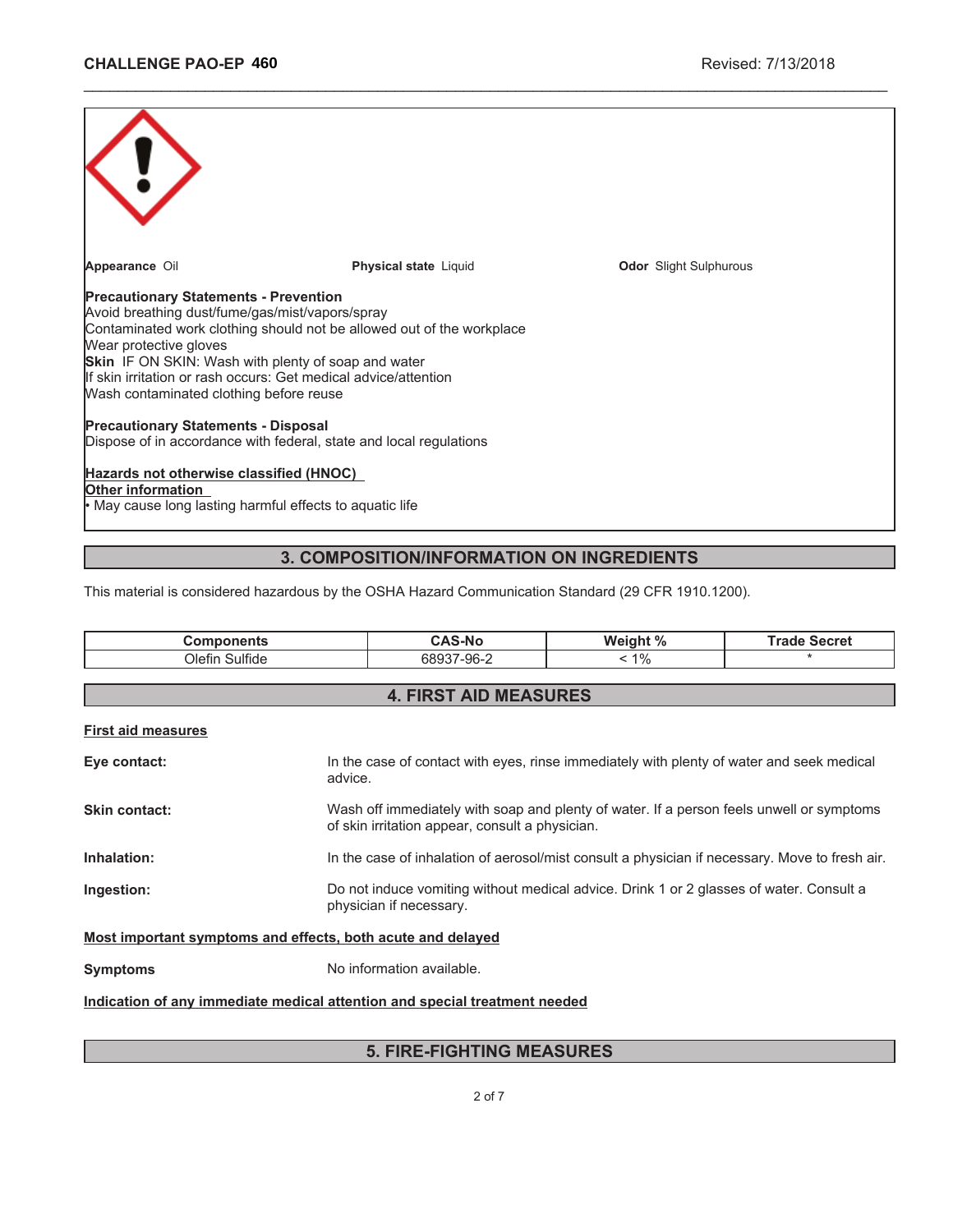#### **Suitable extinguishing media:**

Carbon dioxide (CO2). Dry chemical. Water spray mist or foam.

Unsuitable extinguishing media Do not use a solid water stream as it may scatter and spread fire **Specific hazards arising from the chemical**

Thermal decomposition can lead to release of irritating gases and vapors.

# **Explosion data**

**Sensitivity to Mechanical Impact** None. **Sensitivity to Static Discharge** None.

#### **Special protective equipment for firefighters:**

As in any fire, wear self-contained breathing apparatus pressure-demand, MSHA/NIOSH (approved or equivalent) and full protective gear.

## **6. ACCIDENTAL RELEASE MEASURES**

\_\_\_\_\_\_\_\_\_\_\_\_\_\_\_\_\_\_\_\_\_\_\_\_\_\_\_\_\_\_\_\_\_\_\_\_\_\_\_\_\_\_\_\_\_\_\_\_\_\_\_\_\_\_\_\_\_\_\_\_\_\_\_\_\_\_\_\_\_\_\_\_\_\_\_\_\_\_\_\_\_\_\_\_\_\_\_\_\_\_\_\_\_

|                                                      | Personal precautions, protective equipment and emergency procedures                                     |
|------------------------------------------------------|---------------------------------------------------------------------------------------------------------|
| <b>Personal precautions:</b>                         | Contaminated surfaces will be extremely slippery. Wear personal protective equipment.                   |
| <b>Environmental precautions</b>                     |                                                                                                         |
| <b>Environmental precautions:</b>                    | Do not flush into surface water or sanitary sewer system.                                               |
| Methods and material for containment and cleaning up |                                                                                                         |
| <b>Methods for containment</b>                       | Prevent further leakage or spillage if safe to do so.                                                   |
| Methods for cleaning up:                             | Absorb spill with inert material (e.g. dry sand or earth), then place in a chemical waste<br>container. |
|                                                      | 7. HANDLING AND STORAGE                                                                                 |
| <b>Precautions for safe handling</b>                 |                                                                                                         |
| <b>Handling</b>                                      | Handle in accordance with good industrial hygiene and safety practice.                                  |

#### **Conditions for safe storage, including any incompatibilities**

**Storage Conditions** Keep container tightly closed

# **8. EXPOSURE CONTROLS/PERSONAL PROTECTION**

**Control parameters Exposure Guidelines** Contains mineral oil, vegetable oil, and/or synthetic oil. Under conditions which may generate mists, observe the OSHA PEL of 5 mg/m $^3$ , ACGIH STEL of 10 mg/m $^3\!$ . **Appropriate engineering controls Engineering measures to reduce exposure:** Ensure adequate ventilation, especially in confined areas. **Individual protection measures, such as personal protective equipment Respiratory protection:** Breathing apparatus needed only when aerosol or mist is formed. **Hand protection:** Gloves made of plastic or rubber **Eye protection:** Safety glasses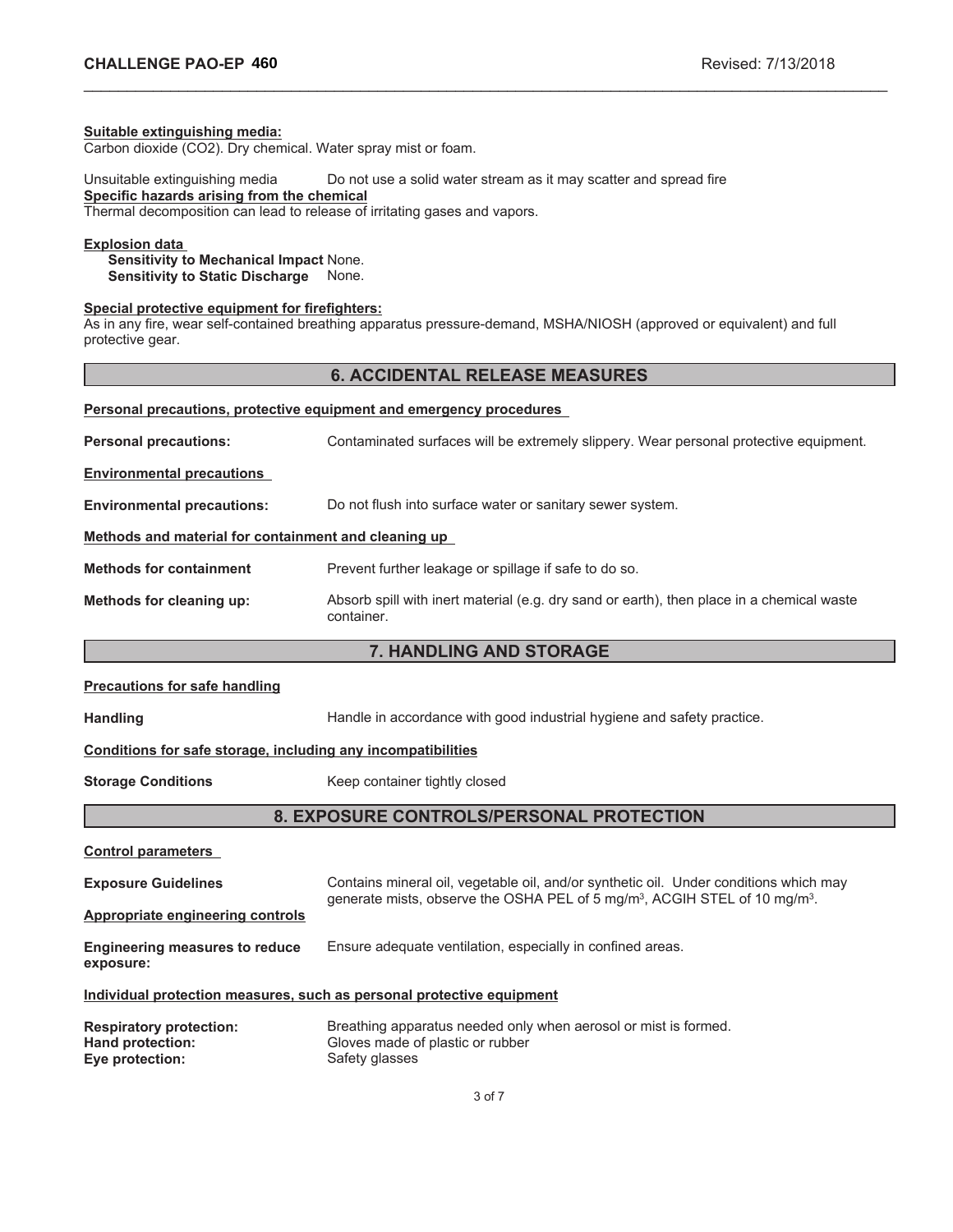**Skin and body protection:** Usual safety precautions while handling the product will provide adequate protection against this potential effect

# General Hygiene Considerations Avoid contact with skin, eyes and clothing

# **9. PHYSICAL AND CHEMICAL PROPERTIES**

\_\_\_\_\_\_\_\_\_\_\_\_\_\_\_\_\_\_\_\_\_\_\_\_\_\_\_\_\_\_\_\_\_\_\_\_\_\_\_\_\_\_\_\_\_\_\_\_\_\_\_\_\_\_\_\_\_\_\_\_\_\_\_\_\_\_\_\_\_\_\_\_\_\_\_\_\_\_\_\_\_\_\_\_\_\_\_\_\_\_\_\_\_

## **Information on basic physical and chemical properties**

| <b>Physical state Liquid</b><br>Appearance Oil                                                         |                                                         | <b>Odor</b> Slight Sulphurous                                                                                                            | <b>Color Amber</b>                                                                |                                                      | <b>Odor threshold No information</b><br>available |
|--------------------------------------------------------------------------------------------------------|---------------------------------------------------------|------------------------------------------------------------------------------------------------------------------------------------------|-----------------------------------------------------------------------------------|------------------------------------------------------|---------------------------------------------------|
| <b>Property</b><br><b>Melting</b><br>point/freezing available<br>point                                 | <b>Values</b><br>No information                         | Remarks • Method                                                                                                                         | pH<br>Boiling point /<br>boiling range                                            | Not applicable<br>No information<br>available        |                                                   |
| <b>Flash point</b><br><b>Flammability</b><br>(solid, gas)<br>Upper                                     | 400 °F<br>No information<br>available<br>No information | > 204 °C / > Cleveland Open Cup                                                                                                          | <b>Evaporation</b><br>rate<br><b>Flammability</b><br><b>Limit in Air</b><br>Lower | No information<br>available<br>No information        |                                                   |
| flammability<br>limit:<br>Vapor                                                                        | available<br>No information                             |                                                                                                                                          | flammability<br>limit:<br>Vapor density No information                            | available                                            |                                                   |
| pressure<br><b>Specific</b><br>Gravity<br>Solubility in                                                | available<br>${}_{0.9}$<br>No information               |                                                                                                                                          | Water<br>solubility<br><b>Partition</b>                                           | available<br>Insoluble in<br>water<br>No information |                                                   |
| other solvents available<br><b>Autoignition</b><br>temperature                                         | No information<br>available                             |                                                                                                                                          | coefficient<br>DecompositionNo information<br>temperature                         | available<br>available<br>No information             |                                                   |
| <b>Kinematic</b><br>viscosity<br><b>Explosive properties</b><br><b>Oxidizing properties</b>            | approx. 490<br>cSt @ $40^{\circ}$ C                     | No information available<br>No information available                                                                                     | <b>Dynamic</b><br>viscosity                                                       | available                                            |                                                   |
| <b>Other information</b>                                                                               |                                                         |                                                                                                                                          |                                                                                   |                                                      |                                                   |
| Softening point<br><b>Molecular weight</b><br>VOC Content (%)<br><b>Density</b><br><b>Bulk density</b> |                                                         | No information available<br>No information available<br>No information available<br>No information available<br>No information available |                                                                                   |                                                      |                                                   |

# **10. STABILITY AND REACTIVITY**

**Reactivity** Not applicable

## **Chemical stability**

| <b>Stability</b><br><b>Possibility of Hazardous Reactions</b> | Stable under normal conditions           |
|---------------------------------------------------------------|------------------------------------------|
| <b>Possibility of Hazardous</b><br><b>Reactions</b>           | None under normal processing.            |
| <b>Hazardous polymerization</b>                               | Hazardous polymerization does not occur. |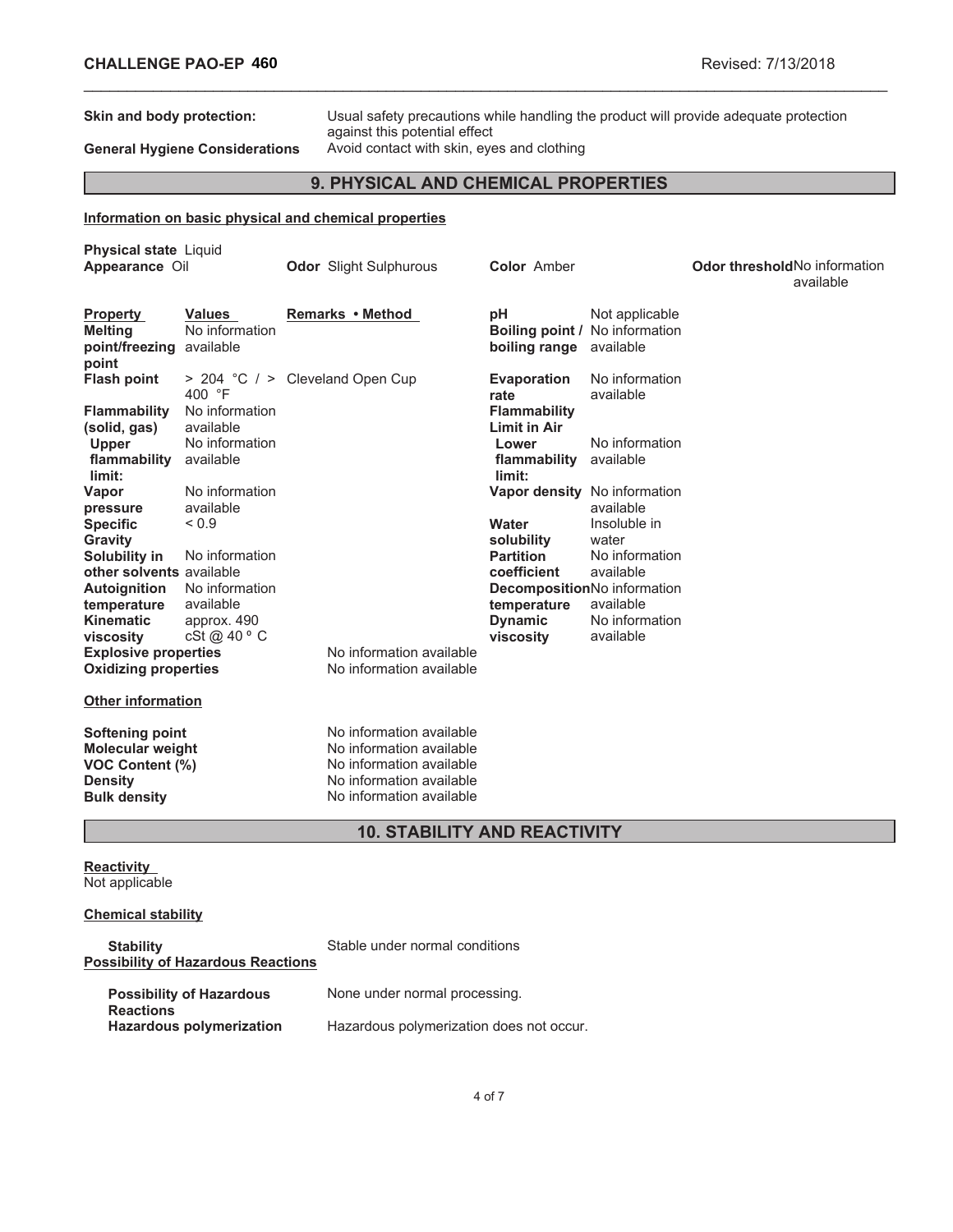## **Conditions to avoid**

| <b>Conditions to avoid</b>              | No special storage conditions required |
|-----------------------------------------|----------------------------------------|
| <b>Hazardous Decomposition Products</b> |                                        |

| <b>Hazardous Decomposition</b> | Thermal decomposition can lead to release of irritating gases and vapors |
|--------------------------------|--------------------------------------------------------------------------|
| <b>Products</b>                |                                                                          |
| Incompatible materials         |                                                                          |

**Incompatible materials** Oxidising agents

# **11. TOXICOLOGICAL INFORMATION**

\_\_\_\_\_\_\_\_\_\_\_\_\_\_\_\_\_\_\_\_\_\_\_\_\_\_\_\_\_\_\_\_\_\_\_\_\_\_\_\_\_\_\_\_\_\_\_\_\_\_\_\_\_\_\_\_\_\_\_\_\_\_\_\_\_\_\_\_\_\_\_\_\_\_\_\_\_\_\_\_\_\_\_\_\_\_\_\_\_\_\_\_\_

# **Information on likely routes of exposure**

| <b>Components</b>          | Oral LD50                        | <b>Dermal LD50</b>                                                                                                                                                            | <b>Inhalation LC50</b> |  |
|----------------------------|----------------------------------|-------------------------------------------------------------------------------------------------------------------------------------------------------------------------------|------------------------|--|
| <b>Ingestion</b>           |                                  | Ingestion may cause gastrointestinal irritation, nausea, vomiting and diarrhoea.                                                                                              |                        |  |
| <b>Inhalation</b>          | Avoid breathing vapors or mists. |                                                                                                                                                                               |                        |  |
| <b>Skin contact</b>        |                                  | Substance does not generally irritate and is only mildly irritating to the skin. Repeated or<br>prolonged skin contact may cause allergic reactions with susceptible persons. |                        |  |
| Eye contact                | May cause slight irritation.     |                                                                                                                                                                               |                        |  |
| <b>Product Information</b> |                                  | Product does not present an acute toxicity hazard based on known or supplied information                                                                                      |                        |  |

# **Components Oral LD50 Dermal LD50 Inhalation LC50**  $\overline{O}$ lefin Sulfide - 68937-96-2  $= 6500 \text{ mg/kg}$  (Rat ) -  $-$

# **Information on toxicological effects**

## **Delayed and immediate effects as well as chronic effects from short and long-term exposure**

| <b>Sensitization</b><br><b>Mutagenic effects:</b><br>Carcinogenicity | May cause sensitization by skin contact.<br>Did not show mutagenic or teratogenic effects in animal experiments.<br>This product does not contain any carcinogens or potential carcinogens as listed by OSHA,<br>IARC or NTP. |
|----------------------------------------------------------------------|-------------------------------------------------------------------------------------------------------------------------------------------------------------------------------------------------------------------------------|
| <b>Reproductive toxicity</b>                                         | This product does not contain any known or suspected reproductive hazards.                                                                                                                                                    |
| <b>STOT - Single Exposure</b>                                        | None under normal use conditions.                                                                                                                                                                                             |
| <b>STOT - Repeated Exposure</b>                                      | None under normal use conditions.                                                                                                                                                                                             |
| <b>Aspiration hazard</b>                                             | Not applicable.                                                                                                                                                                                                               |

**Numerical measures of toxicity - Product Information**

## **The following values are calculated based on chapter 3.1 of the GHS document** .

| ATEmix (oral)                        | 11753 mg/kg |  |
|--------------------------------------|-------------|--|
| <b>ATEmix (dermal)</b>               | 13565 mg/kg |  |
| <b>ATEmix (inhalation-dust/mist)</b> | 27246 mg/l  |  |
| <b>ATEmix (inhalation-vapor)</b>     | 11216 ma/l  |  |

# **12. ECOLOGICAL INFORMATION**

## **Ecotoxicity**

May cause long lasting harmful effects to aquatic life

| 0.45% of the mixture consists of components(s) of unknown hazards to the aquatic environment |  |  |
|----------------------------------------------------------------------------------------------|--|--|
|----------------------------------------------------------------------------------------------|--|--|

| <b>Olefin</b><br>---<br>n.,<br>шс<br>`` |  |  |
|-----------------------------------------|--|--|
|                                         |  |  |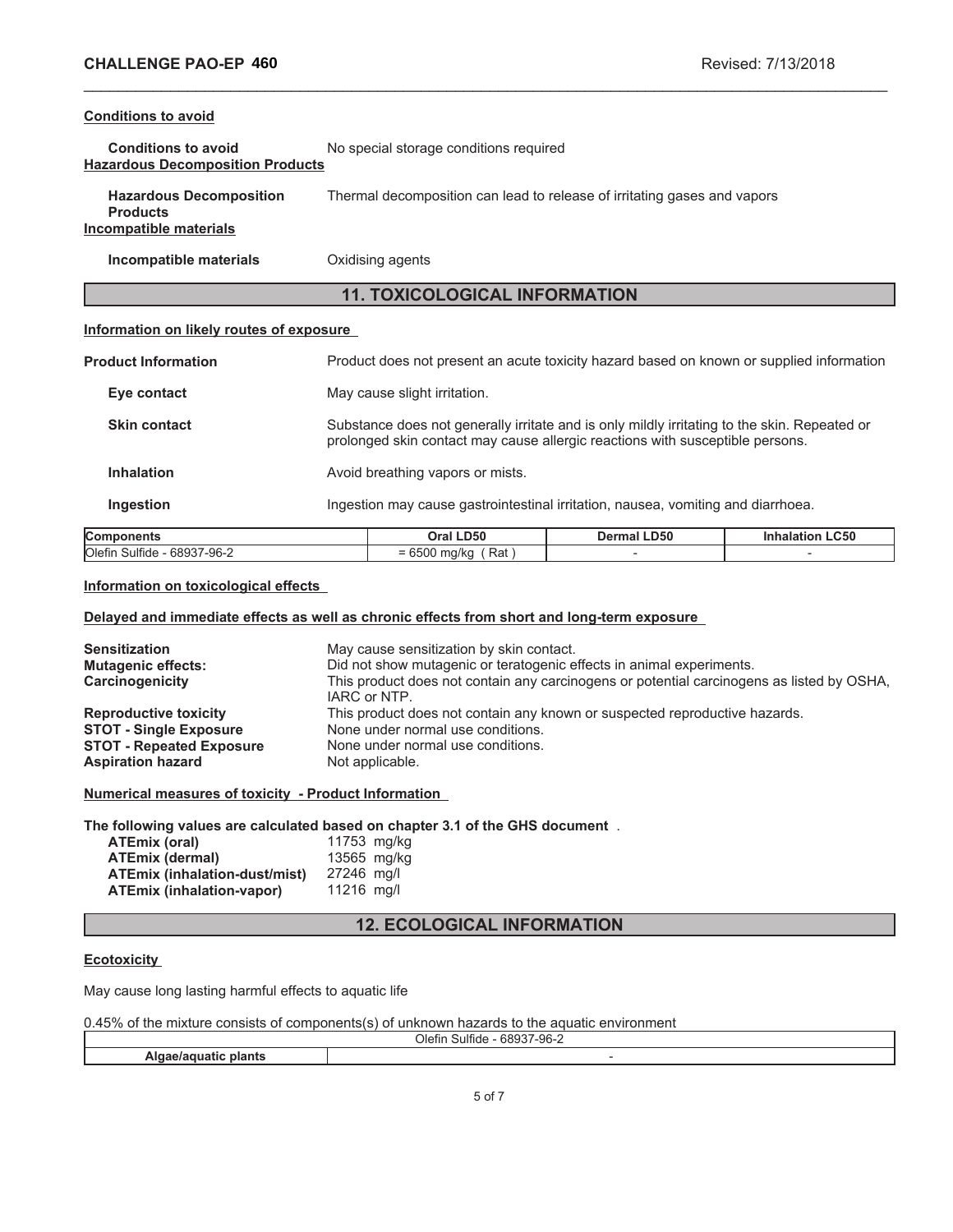| $\mathsf{Fish}$ | 250 - 500: 96 h Pimephales promelas mg/L LC50 static 1000: 96 h Pimephales promelas mg/L LC50 |
|-----------------|-----------------------------------------------------------------------------------------------|
|                 | semi-static                                                                                   |
| Crustacea       | 1000: 48 h Daphnia magna mg/L EC50                                                            |

\_\_\_\_\_\_\_\_\_\_\_\_\_\_\_\_\_\_\_\_\_\_\_\_\_\_\_\_\_\_\_\_\_\_\_\_\_\_\_\_\_\_\_\_\_\_\_\_\_\_\_\_\_\_\_\_\_\_\_\_\_\_\_\_\_\_\_\_\_\_\_\_\_\_\_\_\_\_\_\_\_\_\_\_\_\_\_\_\_\_\_\_\_

#### **Persistence and degradability**

No information available.

#### **Bioaccumulation**

No information available.

### **Mobility**

The product is insoluble and floats on water.

## **13. DISPOSAL CONSIDERATIONS**

#### **Waste treatment methods**

**Disposal of wastes** Disposal should be in accordance with applicable regional, national and local laws and regulations. **Contaminated packaging Do not reuse container.** 

# **14. TRANSPORT INFORMATION**

**DOT** Not Regulated by any means of transportation

## **15. REGULATORY INFORMATION International Inventories TSCA:** Listed in TSCA **DSL:**<br> **All of the components in this product are listed in DSL<br>
<b>EINECS/ELINCS**<br>
This product complies with EINECS/ELINCS **EINECS/ELINCS** This product complies with EINECS/ELINCS<br> **CHINA:** This product complies with China IECSC. This product complies with China IECSC.

**KECL:** This product complies with Korea KECL. **PICCS:** This product complies with Philippines PICCS. **AICS:** All the constituents of this material are listed on the Australian AICS

#### **Legend:**

**TSCA** - United States Toxic Substances Control Act Section 8(b) Inventory

**DSL/NDSL** - Canadian Domestic Substances List/Non-Domestic Substances List

**EINECS/ELINCS** - European Inventory of Existing Chemical Substances/European List of Notified Chemical Substances

**ENCS** - Japan Existing and New Chemical Substances

**IECSC** - China Inventory of Existing Chemical Substances **KECL** - Korean Existing and Evaluated Chemical Substances

**PICCS** - Philippines Inventory of Chemicals and Chemical Substances

**AICS** - Australian Inventory of Chemical Substances